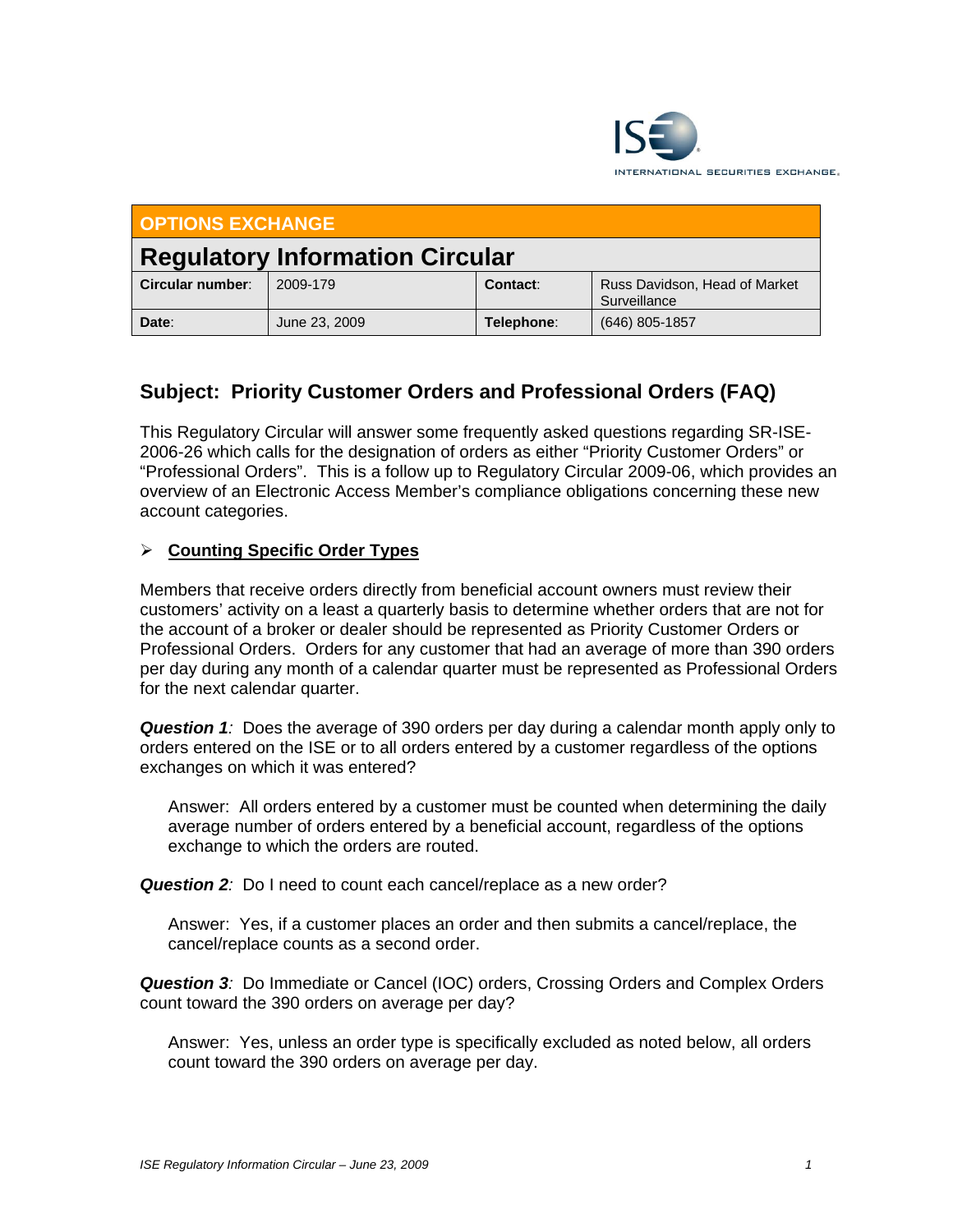*Question 4*: If a customer places an order that is "refreshed" (e.g. a reserve or iceberg order) does this count as a single order or multiple orders?

Answer: This would count as a single order.

*Question 5*: If a customer places a "parent" order that is then broken up by an executing firm into multiple "child" orders, do I count the "parent" order or each individual "child" order?

Answer: If a customer places a single order that the member then breaks up into multiple parts in order to achieve a specific execution strategy, it is only necessary to count the single "parent" order.

*Question 6*: When a customer places a VWAP order, is that a single order?

Answer: Yes.

**Question 7:** If a customer places an order that is pegged to the NBBO, is that a single order or do I have to count each cancel/replace?

Answer: A pegged order would count as a new order each time a cancel/replace is used to follow the BBO. In this situation, the customer is specifically instructing the executing broker to cancel/replace orders.

*Question 8*: Should orders in FLEX options be counted?

Answer: No.

*Question 9*: Do trades that I receive via CMTA into a beneficial account need to be counted?

Answer: No, trades received via CMTA do not need to be counted. The orders associated with these trades should have already been counted by the firm that received the order from the customer.

*Question 10*: Do we need to identify the beneficial accounts behind orders that are routed by exchanges?

Answer: No, orders placed by exchanges or market makers that are fulfilling their linkage obligations do not need to be counted.

*Question 11*: What if I know for certain that none of my customers ever enter anywhere close to 390 order per day? Am I required to build a system to count orders anyway?

Answer: No. The Exchange does not require members that "obviously" do not have accounts that would require orders to be marked Professional to build systems to count orders. A member should document its reasons for believing that it will be in compliance with the rules without actually counting customer orders, and should have reasonable procedures to assure its continuing compliance, such as the existence of risk management systems that would identify any accounts that reached such a high level of activity or other triggers that would cause the firm to re-evaluate its need to implement order-counting systems.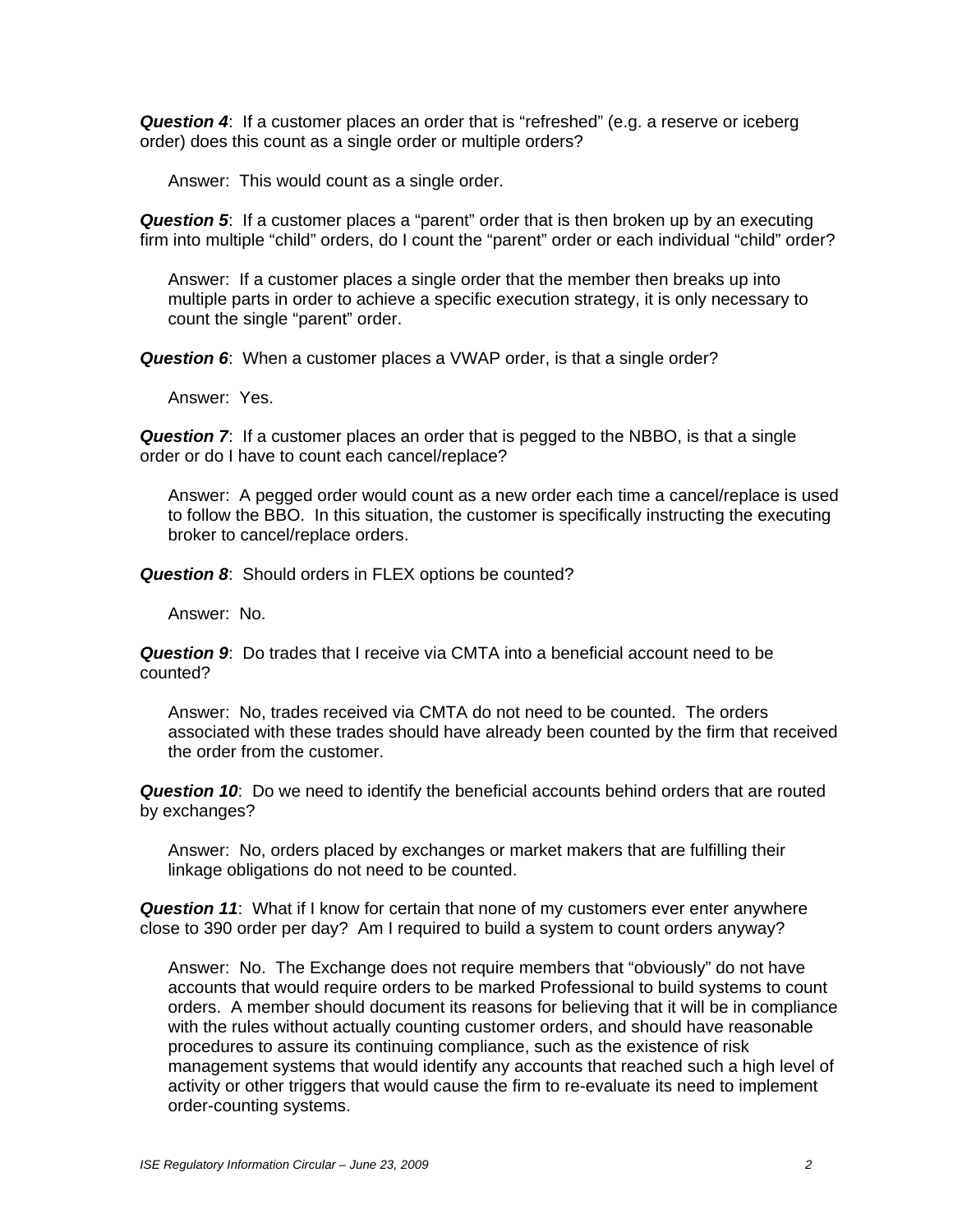# ¾ **Non-Member Customers with Multiple Beneficial Accounts**

When evaluating situations where members receive orders from non-member customers with multiple beneficial accounts, the Exchange will apply a "reasonable" standard when looking at whether a member has taken appropriate measures to comply with the requirement to identify and properly mark orders Professional Orders.

*Question 12*: I have many clients that are each entering orders on behalf of multiple beneficial accounts. Do I need to track each of my customer's orders back to the original beneficial account?

Answer: No, it is not necessary for a member to track every order to the originating beneficial account. An ISE member's obligation in this circumstance will be satisfied if your customer has appropriate policies and procedures in place to properly identify Professional Orders. It is your responsibility to make sure your customers understand the requirements and to have a reasonable basis for believing that they have appropriate procedures in place to properly track their customer's activity and appropriately mark each Professional Orders, if necessary.

*Question 13*: How do I know if it is "necessary" for my customers to track their customer's activity?

Answer: The Exchange does not intend for firms or customers that "obviously" do not have accounts that would require orders to be marked Professional to build systems to count orders simply to assure compliance with the Professional Order marking requirement. Thus, it may be reasonable for a member to rely on an attestation from a customer that it has no customers that would potentially reach 390 orders per day on average during a month. While the facts will vary, members should adopt an approach that will reasonably assure itself a customer does not have any such accounts. For example, if the nature of the customer's business would not allow for Professional Order activity or if a customer represents that it has certain risk management systems that would identify any accounts that reached such a high level of activity, even if such systems do not actually count orders as specified above, it may be reasonable to rely on the attestation. However, the facts must reasonably support the attestation. For example, if you have a customer that places 500 orders per day but routes orders for 1000 different beneficial accounts all representing individual investors, then it would be reasonable to accept an attestation stating that the customer does not believe it has any accounts for which orders would be required to be marked Professional. On the other hand, if a customer represents very few beneficial accounts and is canceling and replacing several hundred orders per day in the same security across multiple market centers, the ISE would expect an EAM to take a close look at this customer's activity before accepting a representation from the customer that it does not handle any Professional Orders.

*Question 14*: How do I know if my customer's policies and procedures are "appropriate"? Do I need to conduct surveillance of my customer's order flow?

Answer: If your customer has or potentially has accounts for which orders need to be marked Professional, then you need to need to take reasonable steps to assure yourself that the customer's policies and procedures are reasonably designed to properly identify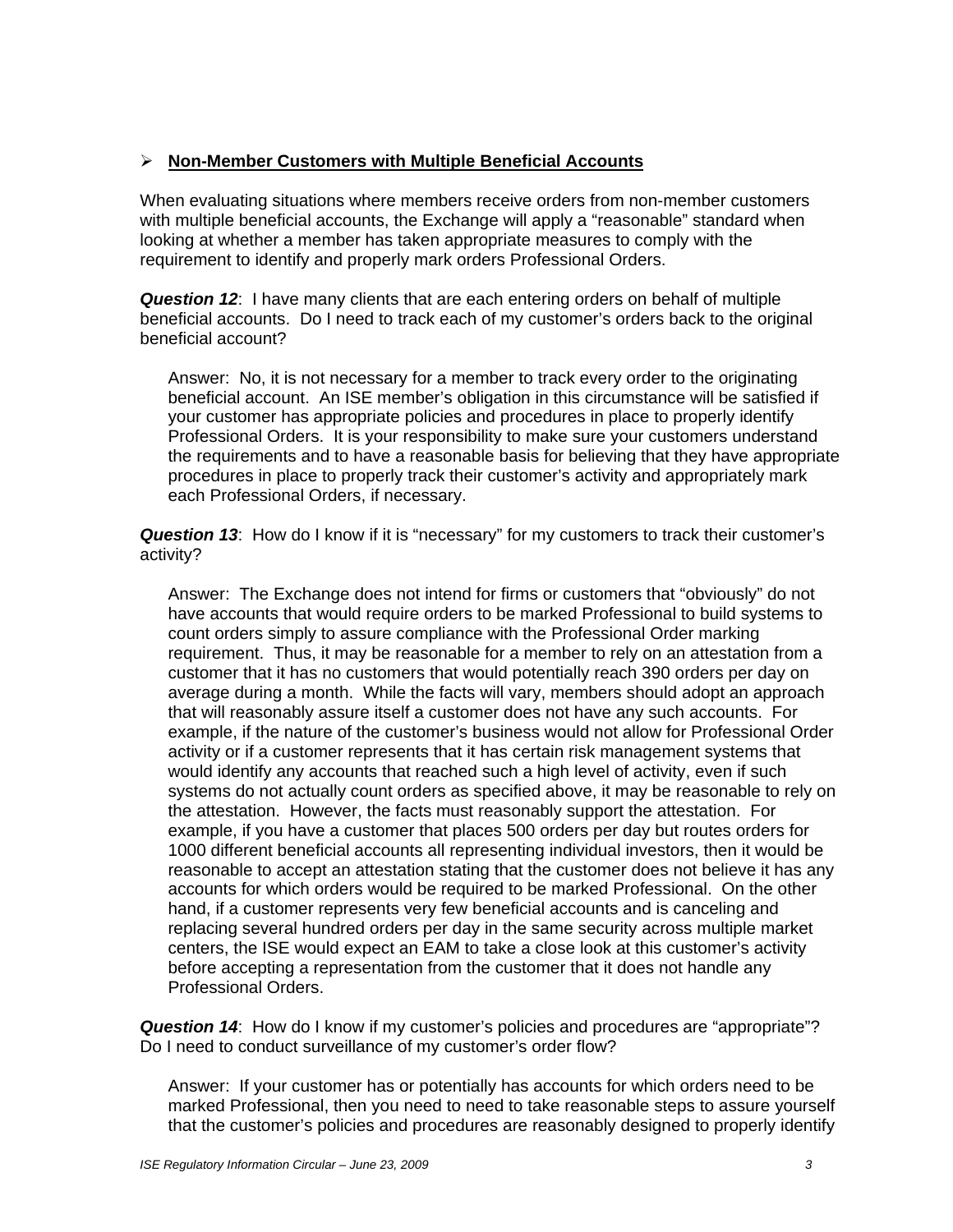Professional Orders. For example, a customer may represent that it has implemented a system to count the orders as specified above, or that it otherwise employs riskmanagement systems that would identify any account that might need to be analyzed manually. Members are not expected to conduct surveillance of their member customers that represent multiple beneficial accounts, and in most circumstance it will be reasonable for a member to rely on the customer's representation that it has implemented specific policies or procedures. However, if a member has actual knowledge that a customer is not following appropriate procedures or actual knowledge that a customer is not properly identifying Professional Orders, it would not be reasonable to rely on a representation to the contrary from the customer.

*Question 15:* I still do not know if the policies and procedures in place for a particular customer are necessary or appropriate*.* 

Answer: ISE's Legal and Market Surveillance Departments will work with you to determine whether a particular set of policies and procedures are necessary or appropriate.

#### ¾ **Aggregation of Accounts**

*Question 16*: If a single person or entity enters orders through multiple accounts, do these orders need to be aggregated?

Answer: Yes, all orders for all beneficial accounts controlled by the same person or entity must be aggregated when determining whether or not they exceed the 390 order limit.

*Question 17: Can I aggregate accounts by Taxpayer Identification Number ("TIN") or by In-Concert Number?* 

Answer: Either of these would be acceptable identifiers to use when automatically aggregating orders from related accounts.

*Question 18: Does this mean that orders placed by accounts with different TINs should not be aggregated?* 

Answer: No. While the ISE believes it is reasonable to rely on a machine readable identifier for automated surveillance, firms must recognize and aggregate orders from accounts that are obviously connected. If there are three accounts named, "ABC Capital I", "ABC Capital II" and "ABC Capital III" and executions are regularly allocated between these three accounts, ISE would expect a firm to aggregate orders placed by these accounts even if they had different TINs.

#### ¾ **Handling Professional Customers**

*Question 19*: How do I mark an order "Professional"?

Answer: FIX TAG 204 should be populated with an "8" to denote Professional Orders. The API account type for Professional Orders is "15". Professional Orders may also be marked in PrecISE using the 'Client Category' drop down menu.